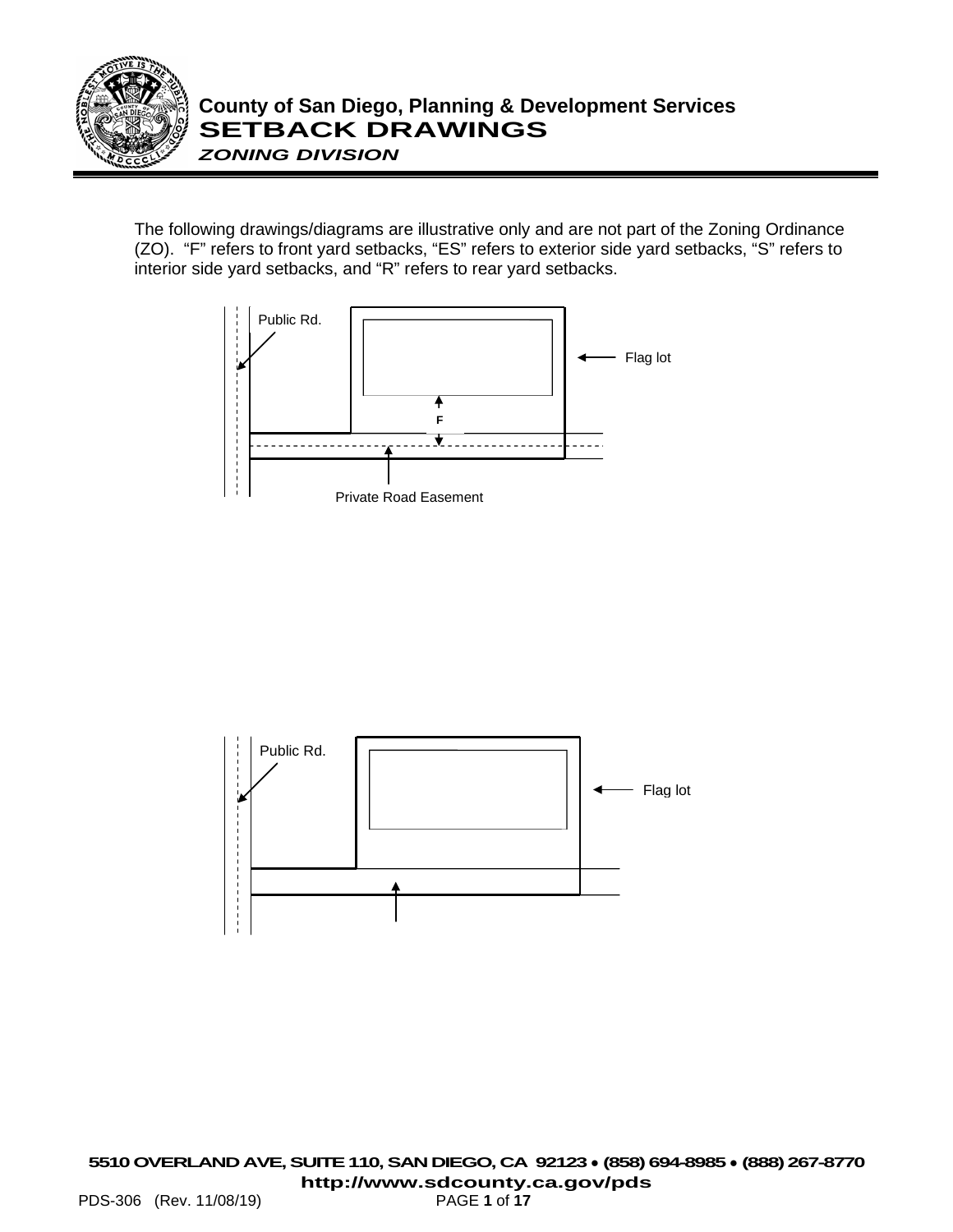

*Continued*

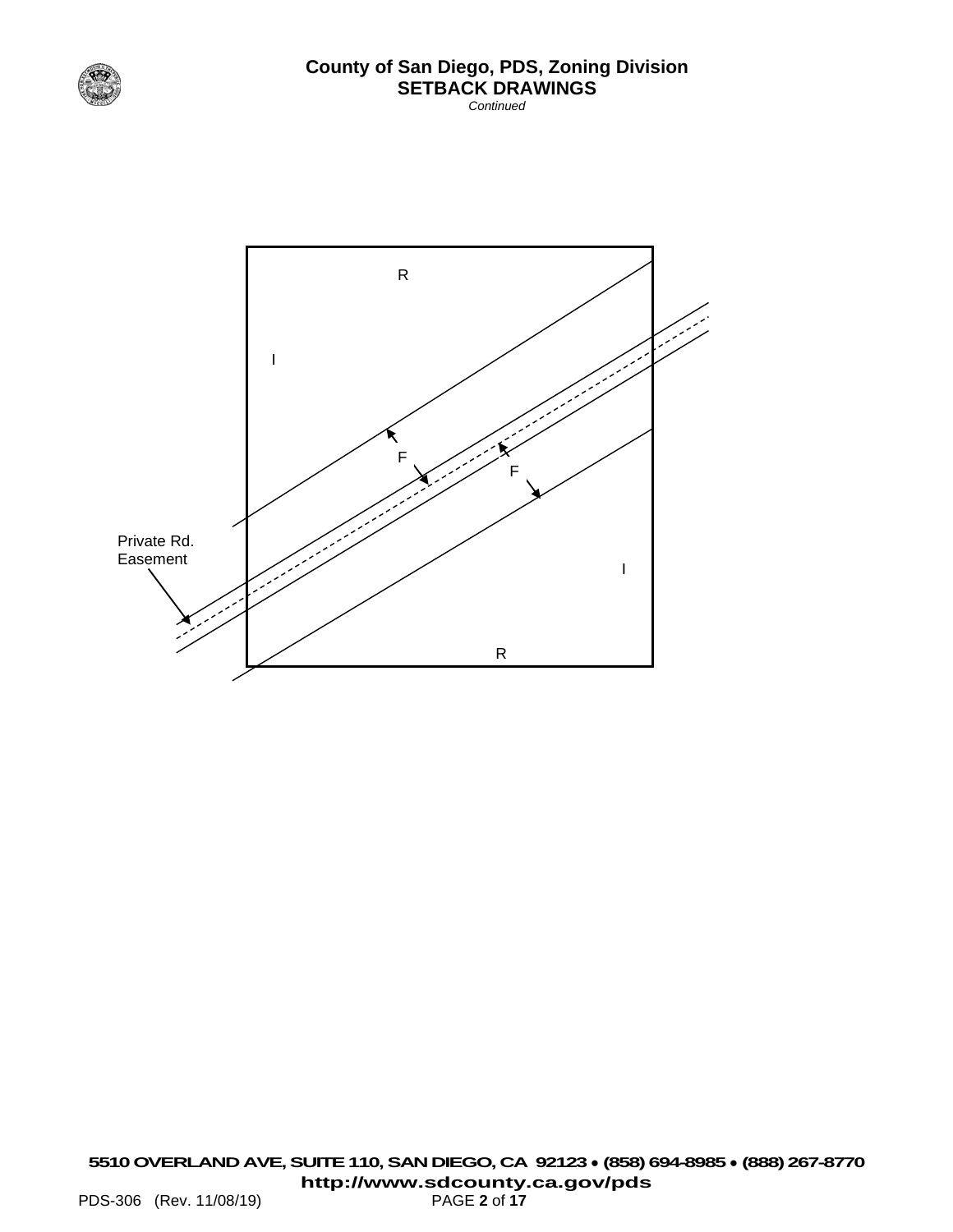

*Continued*

This diagram is illustrative only and is not part of the zoning ordinance.

Section 4810 of the ZO

"Yard, Front"

On corner lots, either yard abutting a street may be considered the front yard if both streets are public or both are private.



#### PUBLIC ROAD IS ALWAYS FRONT YARD



("ES" refers to an exterior side yard; "IS" refers to an interior side yard)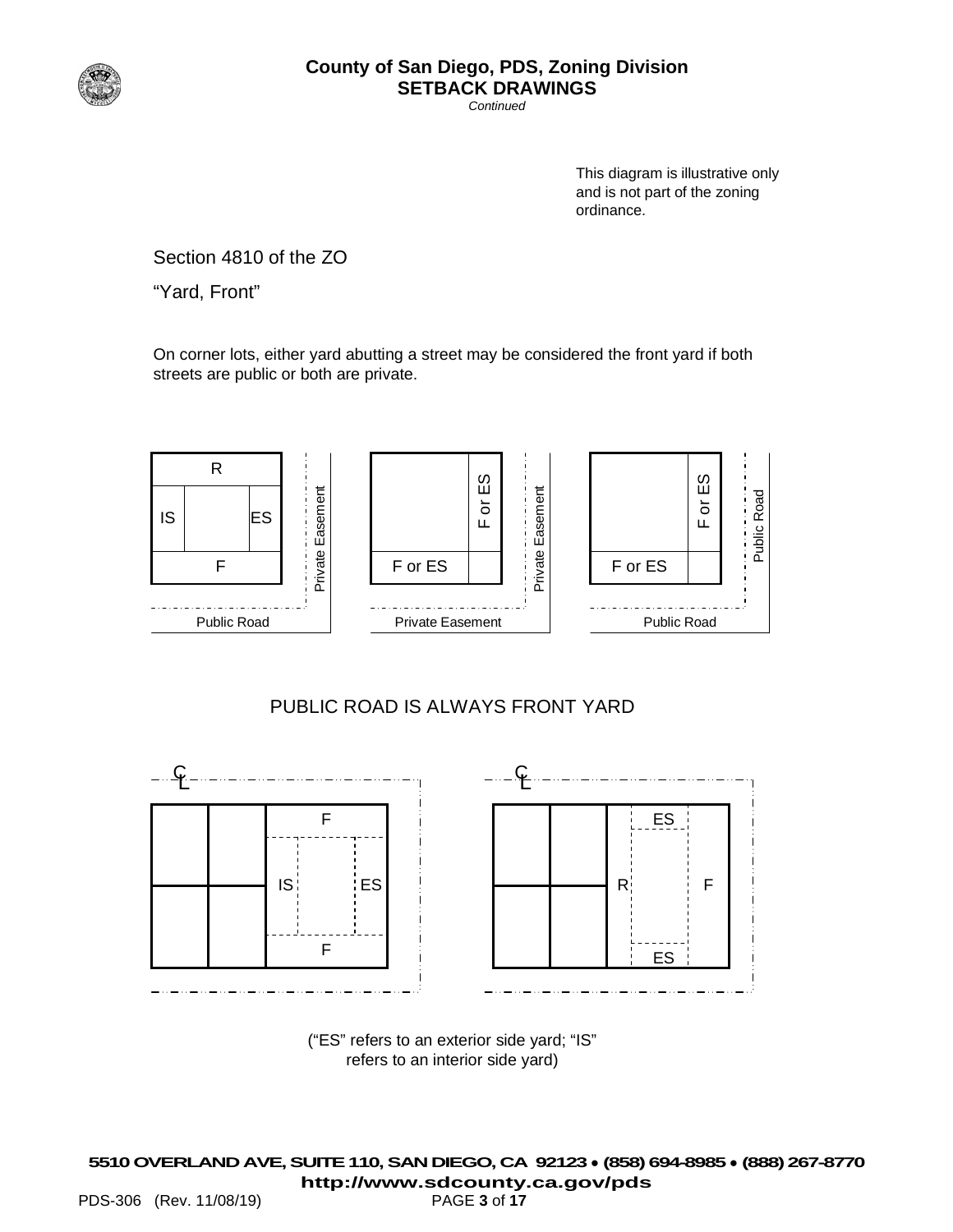

*Continued*

This diagram is illustrative only and is not part of the zoning ordinance.

Section 4818

When access rights are relinquished to one of the abutting streets, that portion of the lot shall maintain the rear yard setback.

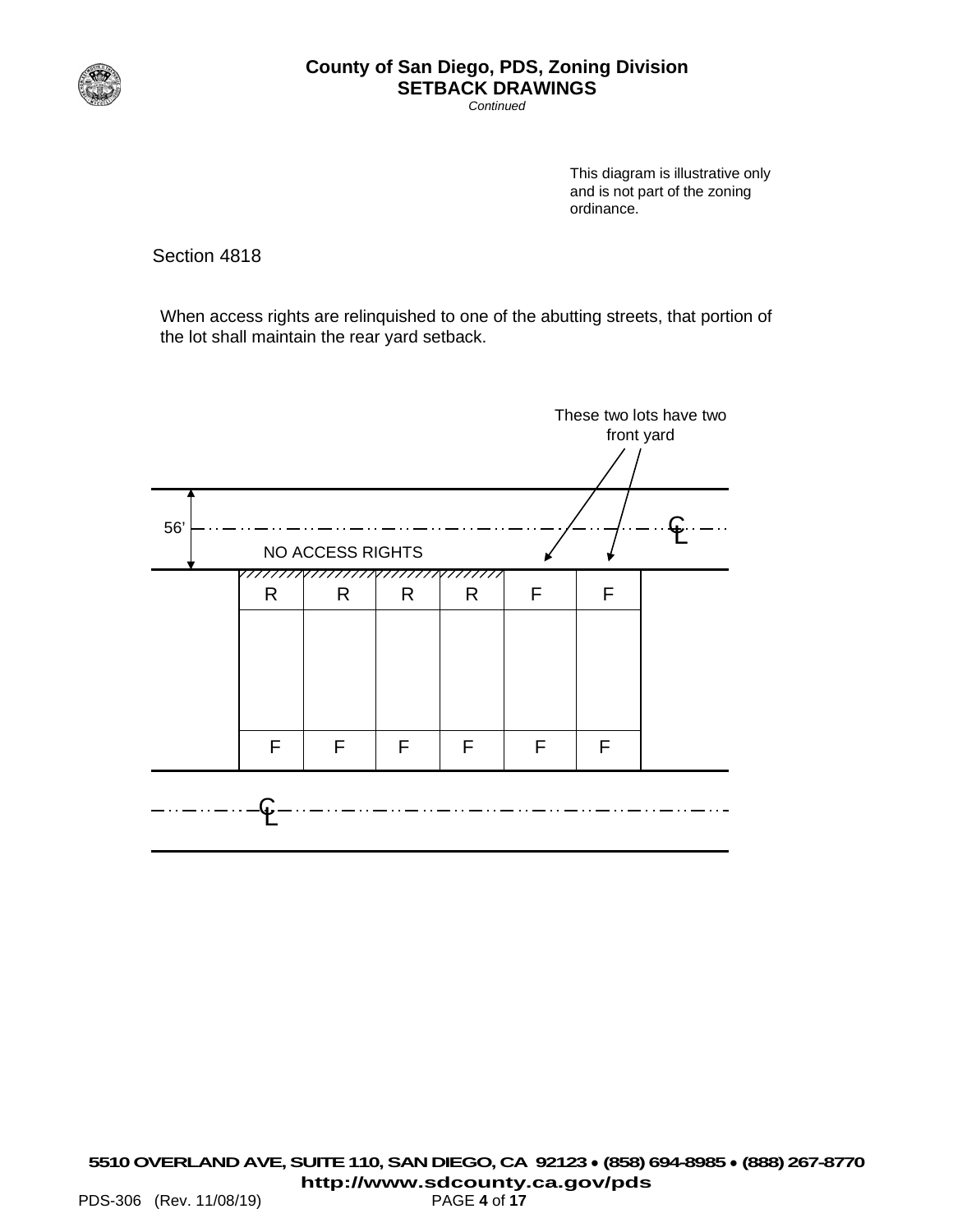

*Continued*

This diagram is illustrative only and is not part of the zoning ordinance.

Section 4810 of the ZO

Setback Schedule

An exterior side yard setback must be 35 feet measured from the centerline of the abutting street or must equal the interior side yard setback, whichever is greater.



- EQUAL TO REQUIRED INTERIOR SIDE YARD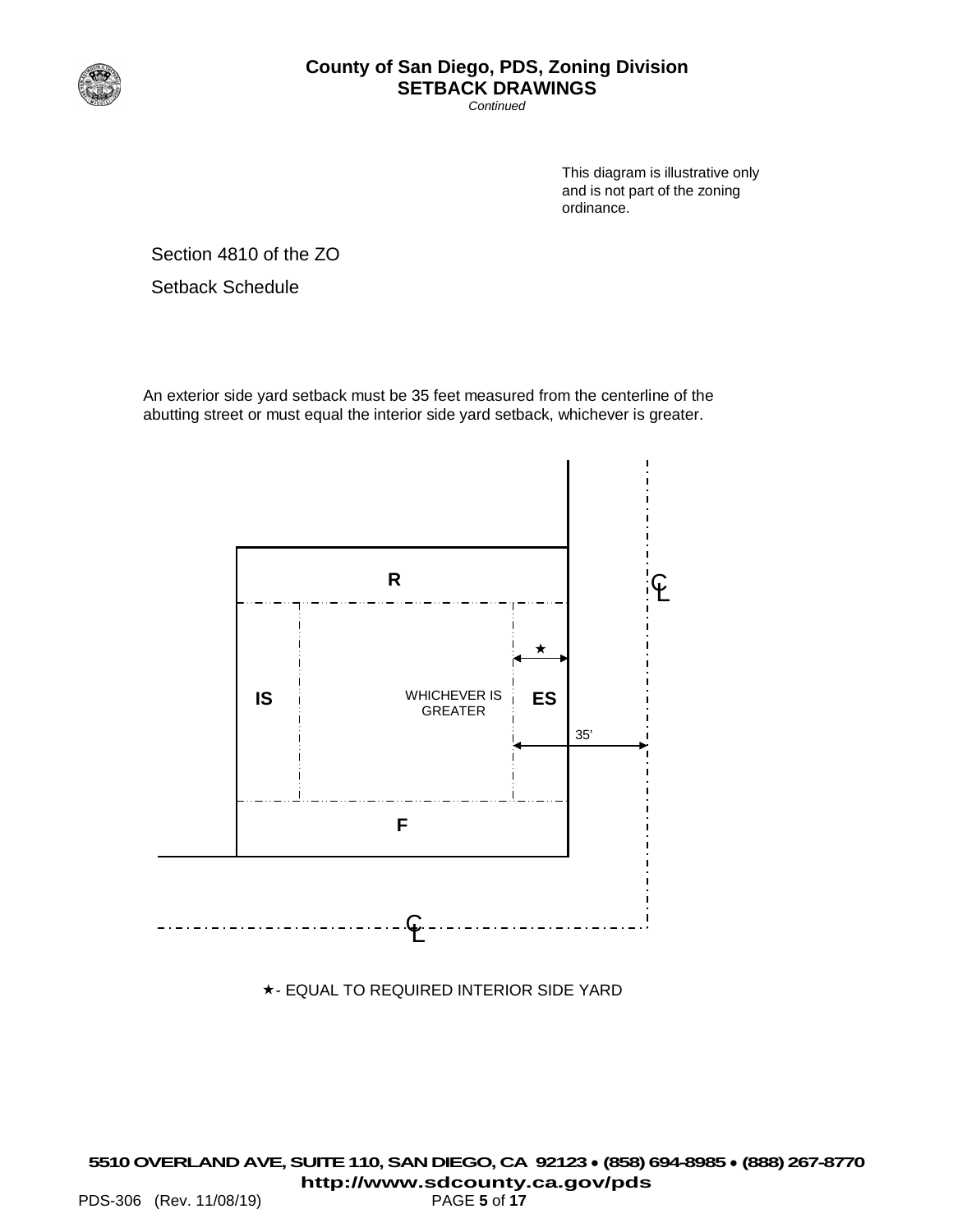

*Continued*

This diagram is illustrative only and is not part of the zoning ordinance.



Lot has two front yards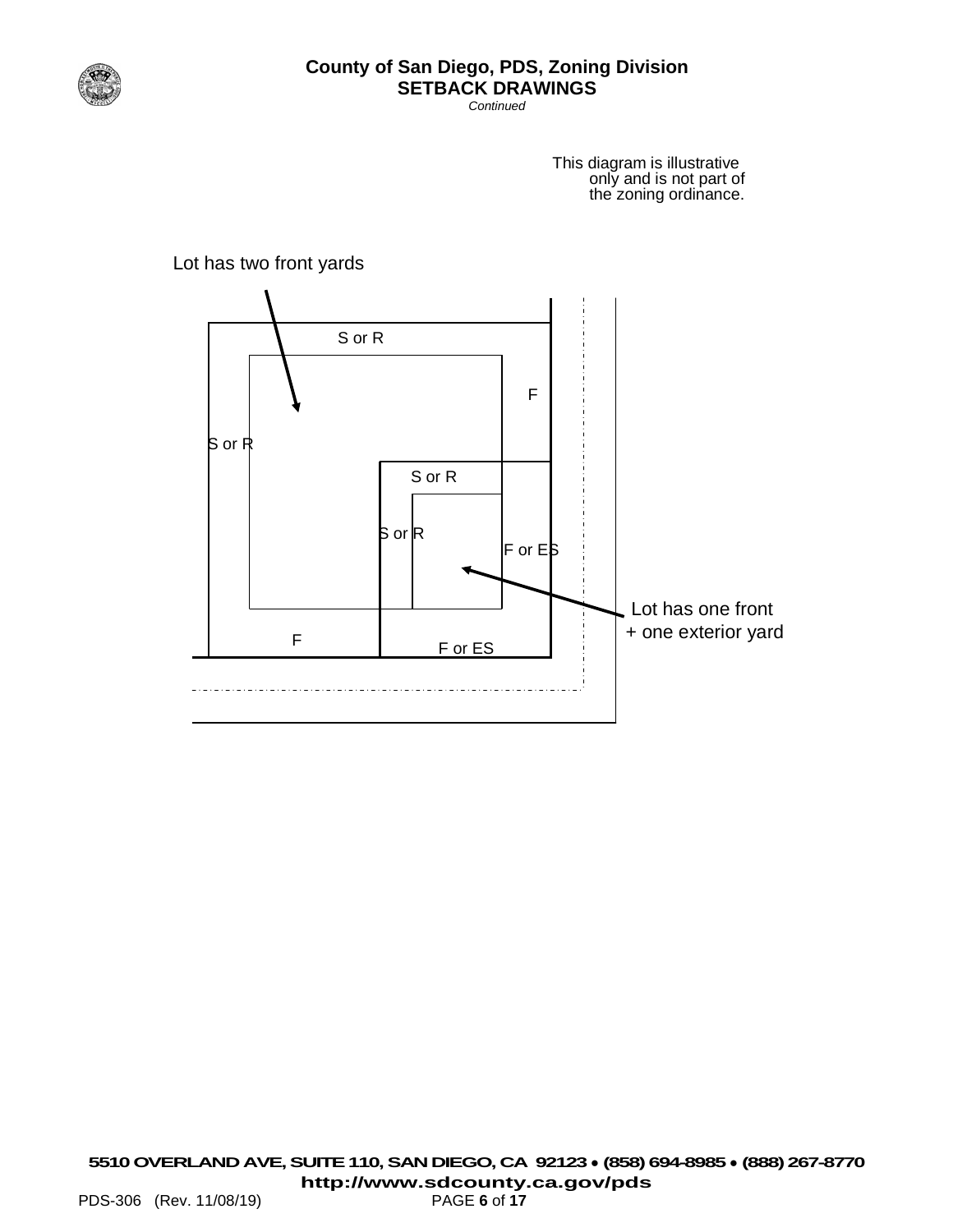

*Continued*

This diagram is illustrative only and is not part of the zoning ordinance

Section 4818

Through lots have two front yards:



Easements on adjacent properties to which there are no access rights are subject to front yard or exterior side yard setbacks.

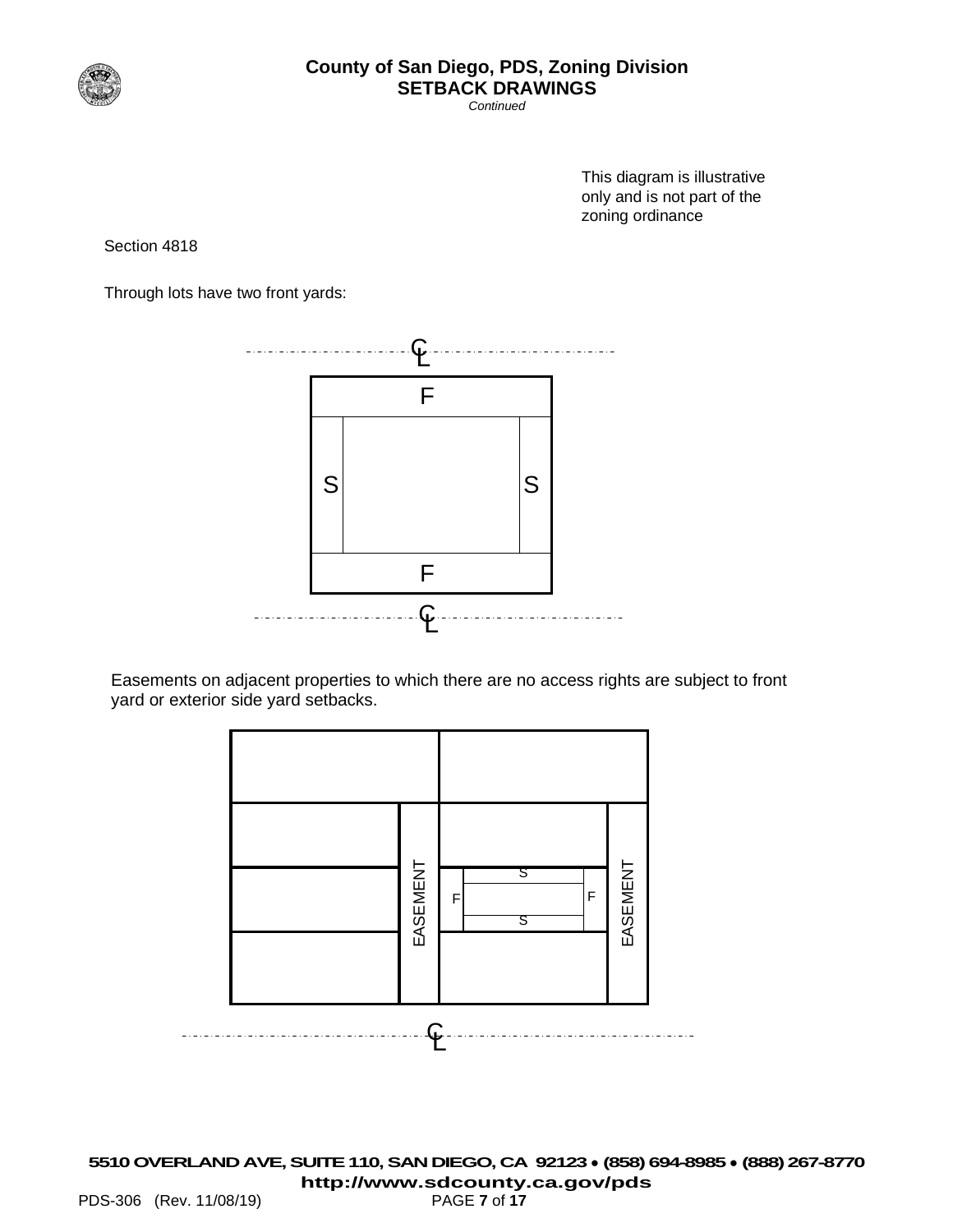

*Continued*

This diagram is illustrative only and is not part of the zoning ordinance.

Section 4827 (c) of the ZO

Front yard setback where cul-de-sac is not to be extended and turnaround space is not provided:

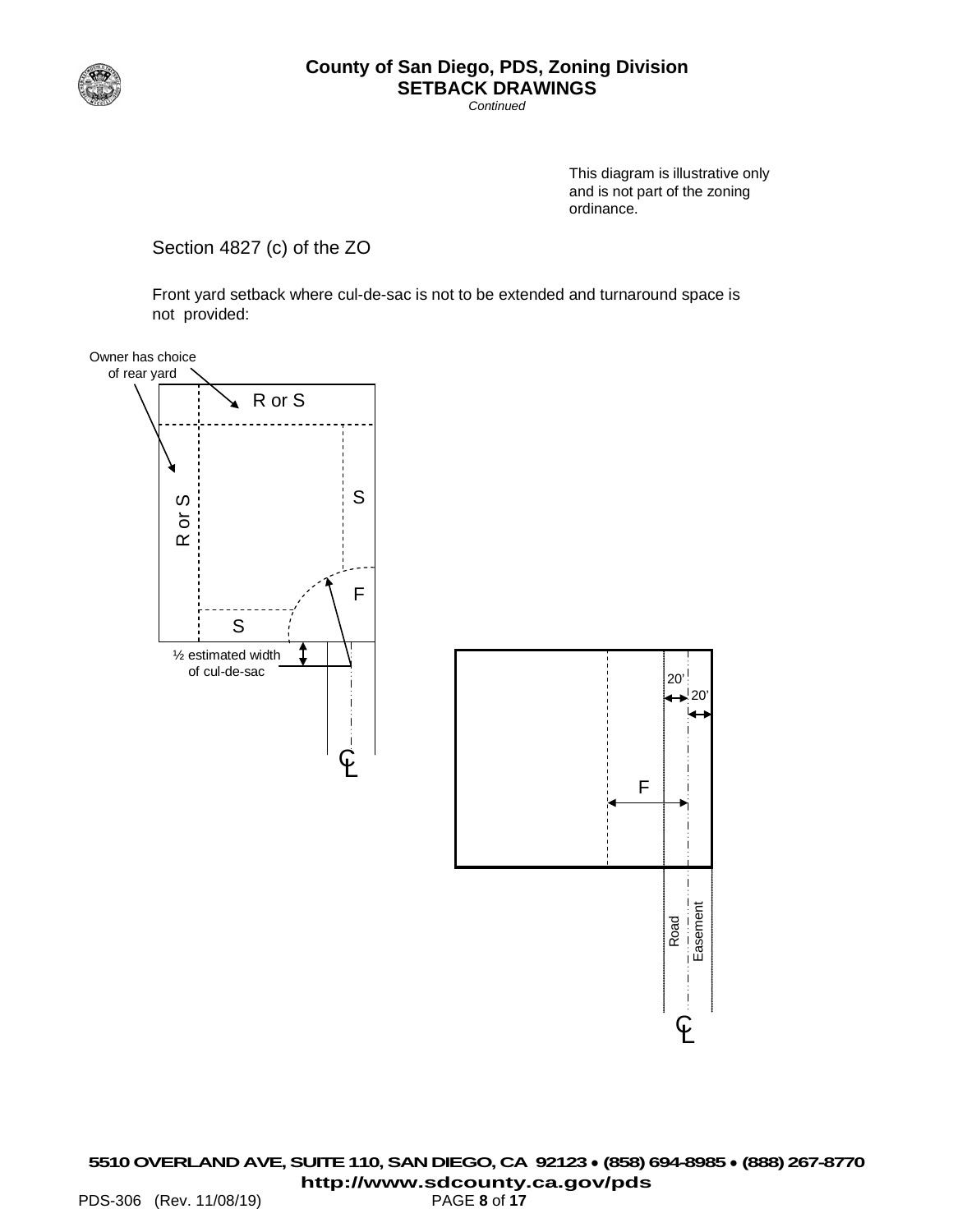

*Continued*

This diagram is illustrative only and is not part of the zoning ordinance.

Section 4827 (a)

Front yard setback where cul-de-sac is to be extended:



Section 4827 (b)

Front yard setback where cul-de-sac is not to be extended and turnaround space is provided:

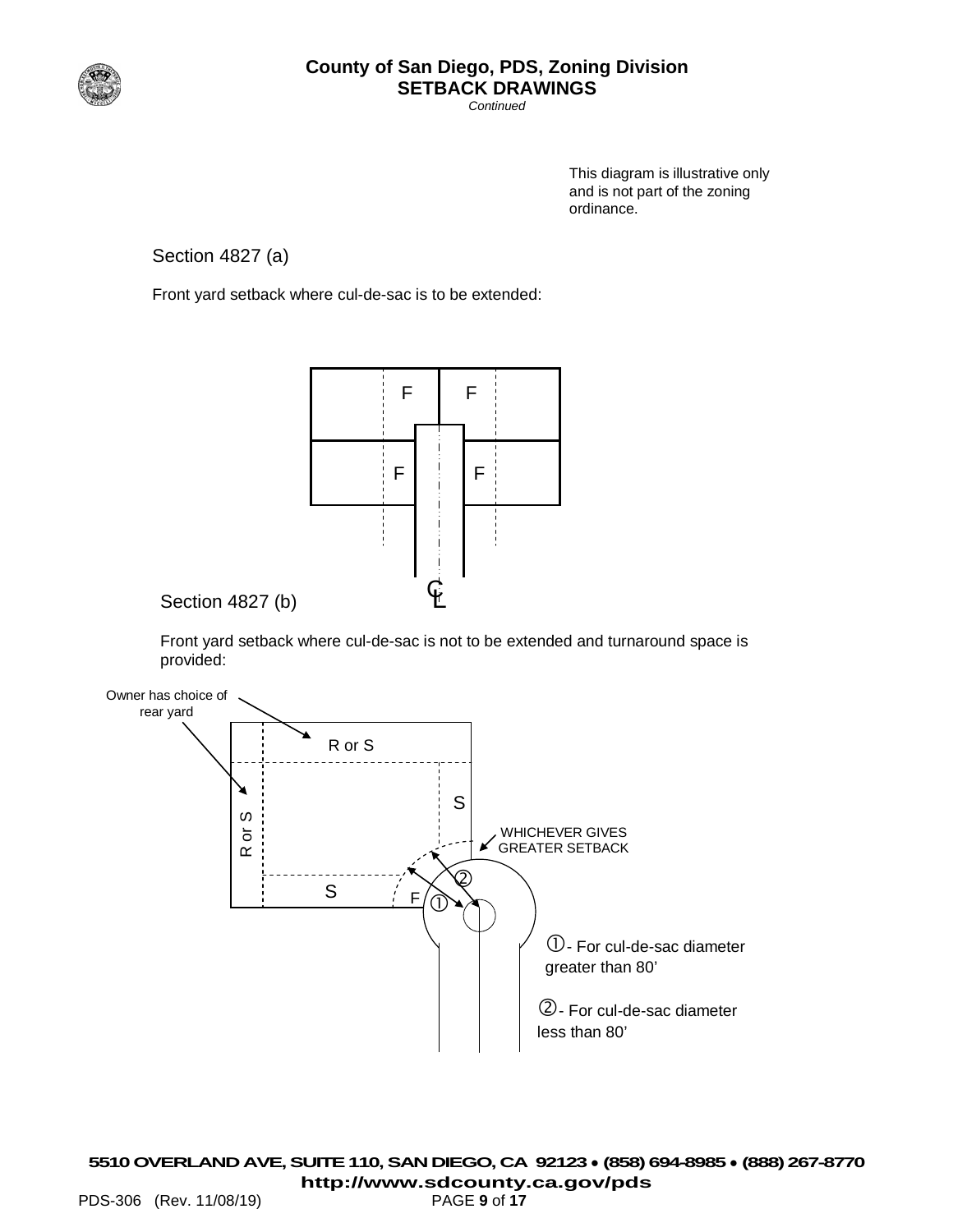

*Continued*

This diagram is illustrative only and is not part of the zoning ordinance.

Section 4810

Setback Schedule

Front yard setback may equal average setback.

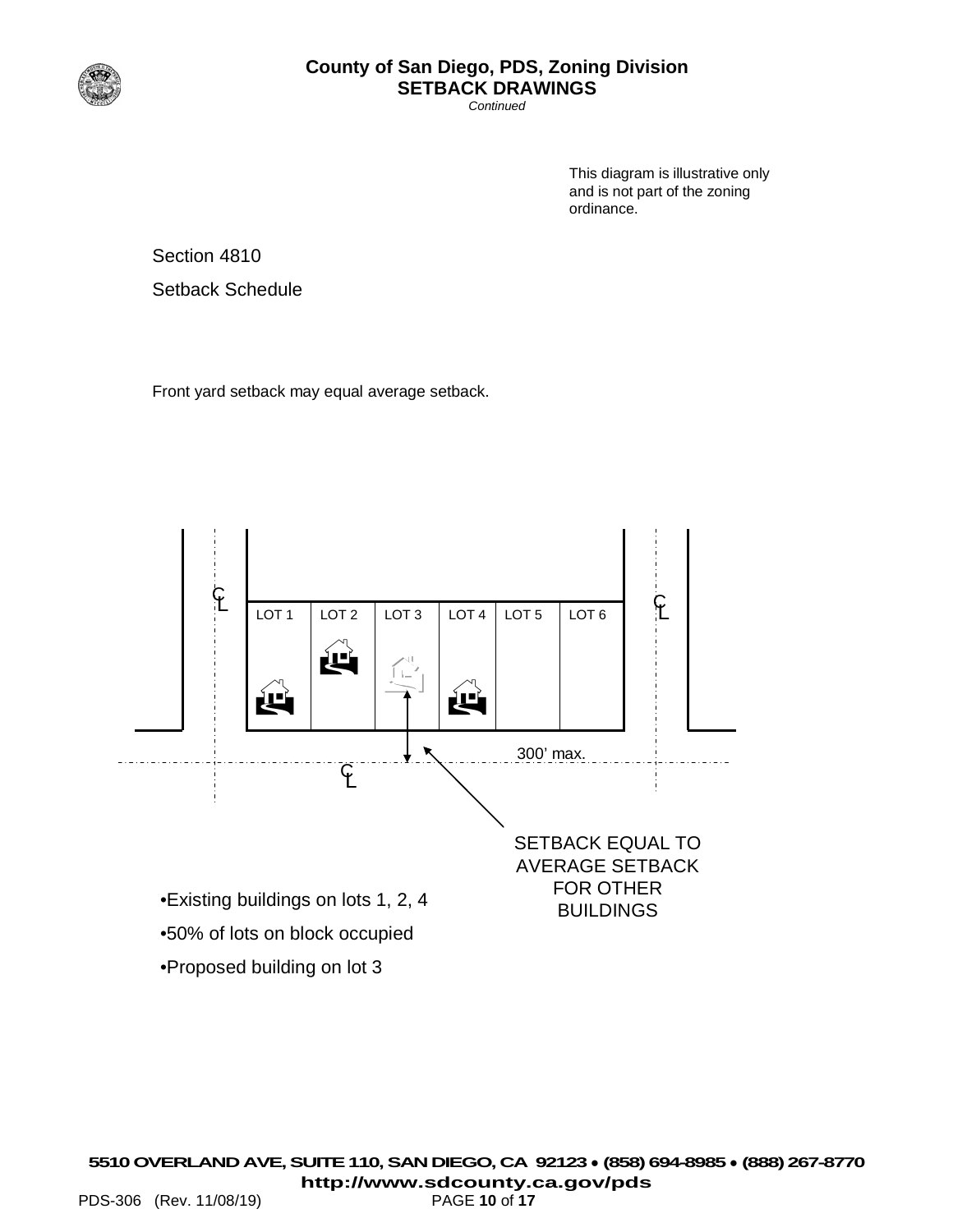

*Continued*

This diagram is illustrative only and is not part of the zoning ordinance.

"Lot, Corner"

The angle between intersecting streets must be no more than 135 degrees for an abutting lot to be a corner lot

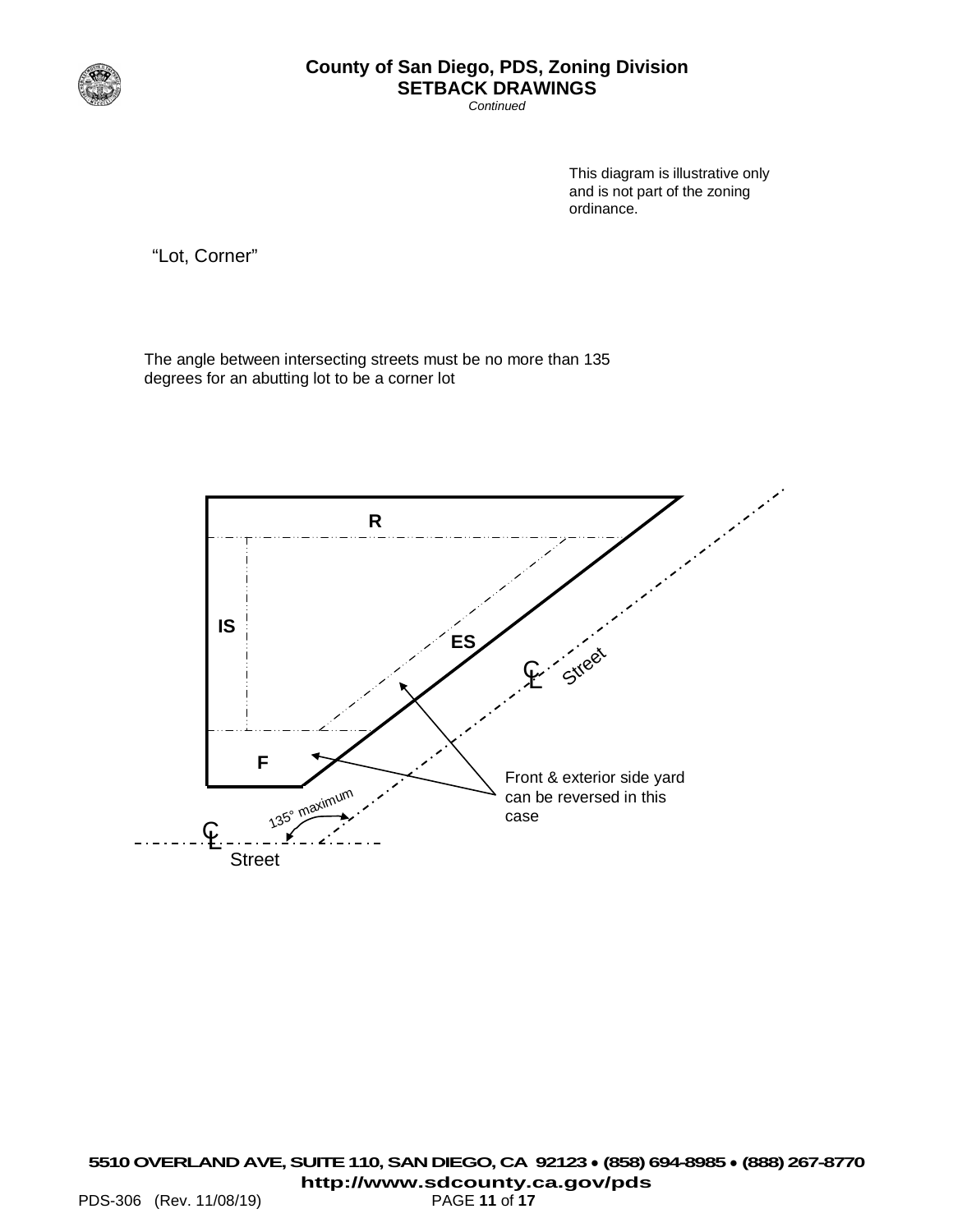

*Continued*

This diagram is illustrative only and is not part of the zoning ordinance.

Section 4822

Lots of substandard depth.

#### (LOT MUST HAVE EXISTED PRIOR TO 12/31/69 & MUST NOT BE IN A COMMERCIAL OR INDUSTIRAL ZONE)

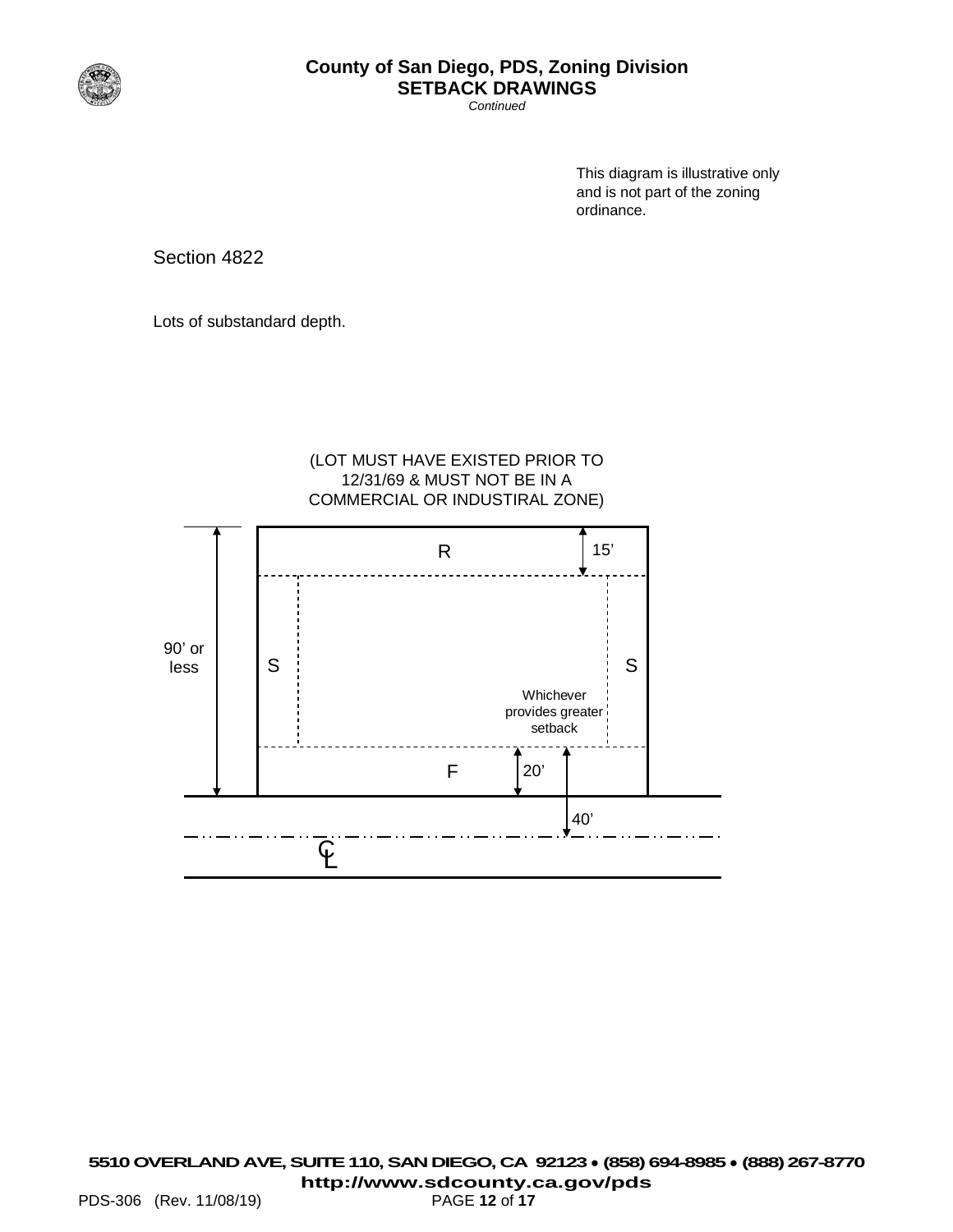

*Continued*

This diagram is illustrative only and is not part of the zoning ordinance.

Section 1123

"Lot Line, Rear"

The ten-foot chord applies only to three-sided lots.



TRIANGULAR, PIE, OR GORE SHAPED LOTS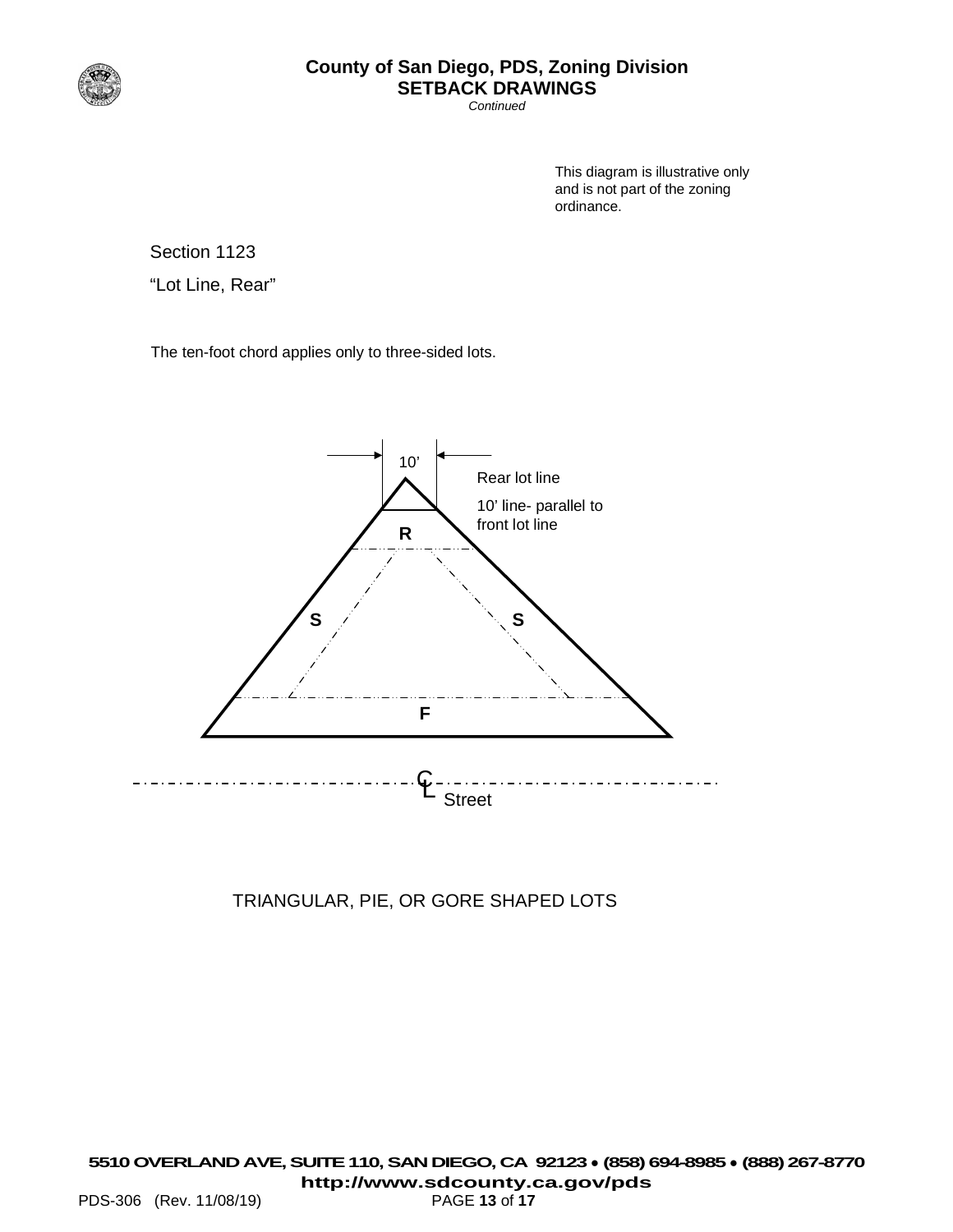

*Continued*

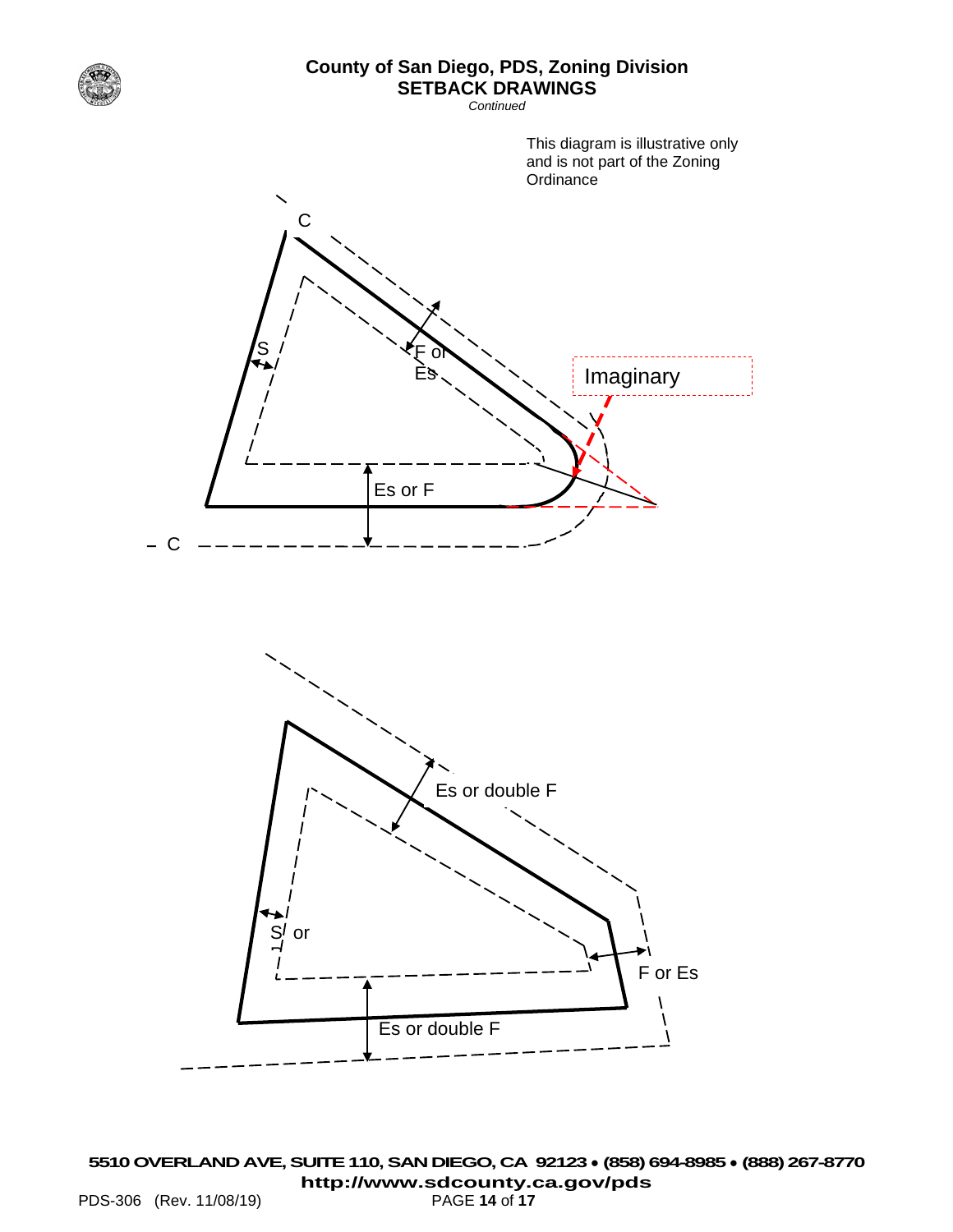

*Continued*

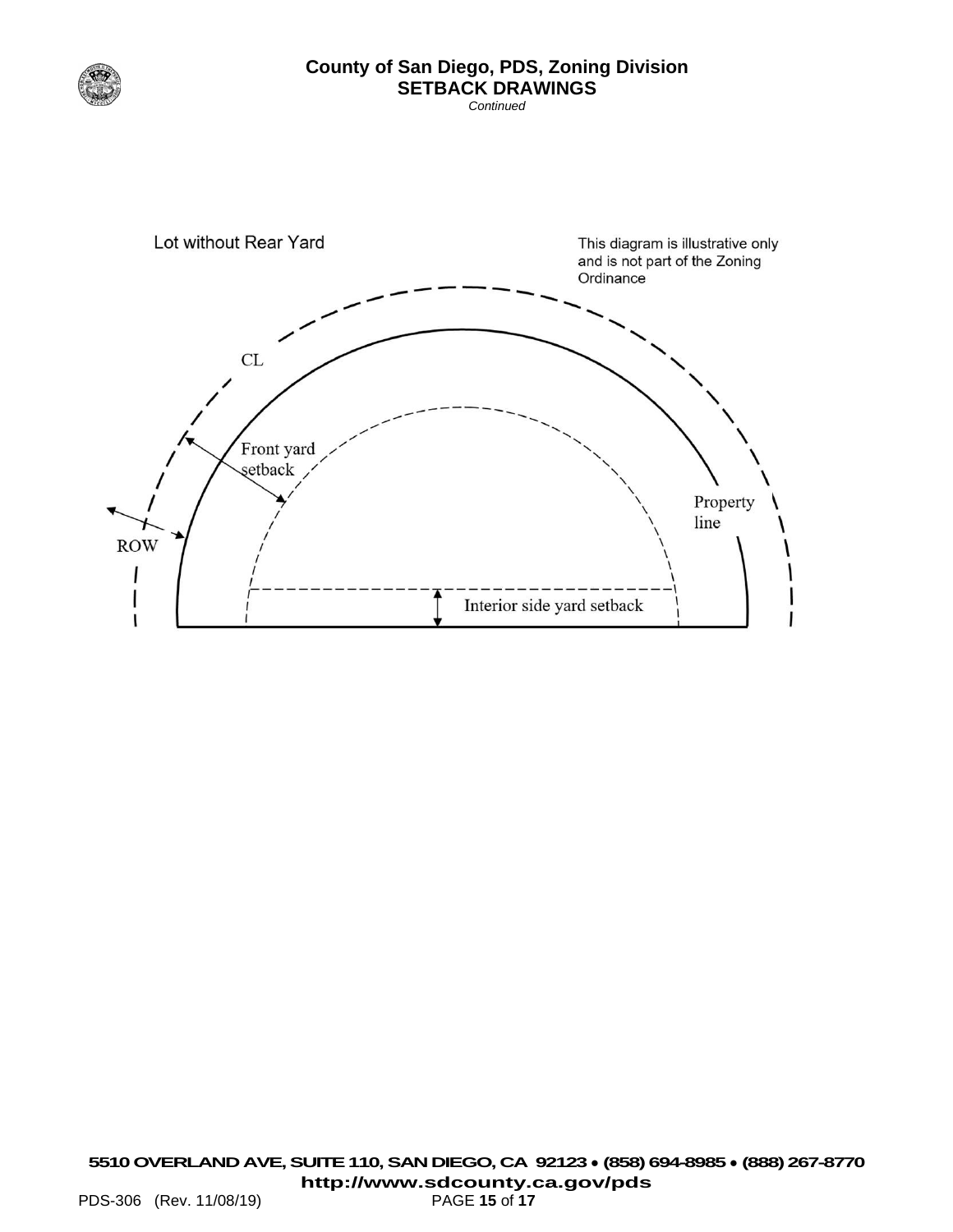

*Continued*

## IRREGUALR SHAPED LOT

This diagram is illustrative only and is not part of the zoning ordinance.



# STEPPED REAR YARD